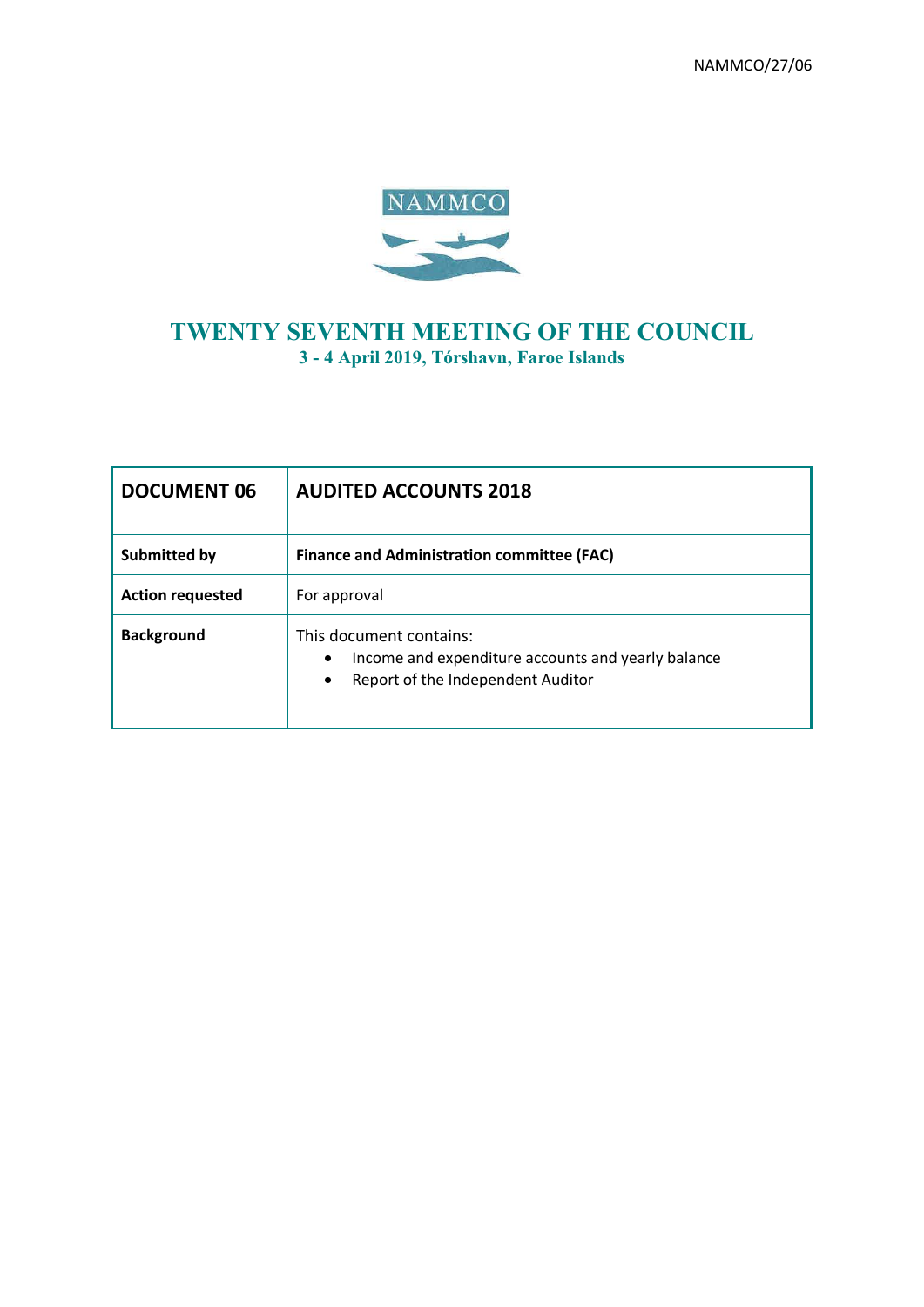## **NAMMCO**

### **INCOME AN EXPENDITURE ACCOUNT FOR 2018** (1 January - 31 December - in Norwegian kroner - NOK)

| <b>INCOME</b>                           | 2018      | 2017       |
|-----------------------------------------|-----------|------------|
| Contributions                           | 4,552,734 | 4,469,280  |
| Interest                                | 21,497    |            |
| Book sale                               |           | 815        |
| <b>Employers Tax</b>                    | 249,408   | 250,613    |
| <b>NASS</b>                             | 318,705   | 172,801    |
| <b>MMFR</b>                             | 146,333   | 38,827     |
| <b>TOTAL INCOME</b>                     | 5,288,677 | 4,932,336  |
| <b>EXPENDITURE</b>                      |           |            |
| Staff related costs                     | 2,666,143 | 3,254,338  |
| <b>Recruitment SciSc</b>                | 249,163   |            |
| Internship                              | 128,715   |            |
| Rent of premises                        | 172,503   | 214,986    |
| <b>Meetings</b>                         | 117,443   | 147,240    |
| <b>Travel and subsistance</b>           | 196,670   | 302,711    |
| Office supply                           | 197,114   | 84,152     |
| Communiction & outreach                 | 105,597   | 272,355    |
| Accounts & auditing                     | 196,378   | 170,337    |
| Capacity building                       |           | 7,700      |
| <b>Observation Scheme</b>               |           | 70,302     |
| Other expenses                          | 32,492    | 4,032      |
| <b>Scientific Committee</b>             | 171,910   | 124,982    |
| Committee on Hunting methods            |           |            |
| Committee on Inspection and Observation |           |            |
| <b>WG BYCELS</b>                        |           |            |
| Performance review                      | 611,385   |            |
| <b>NASS</b>                             | 318,705   | 212,801    |
| <b>MMFR</b>                             | 146,333   | 138,827    |
| <b>GROM</b>                             | 40,050    | 35,266     |
| <b>Financial costs</b>                  | 9,917     | 13,730     |
| <b>TOTAL EXPENDITURE</b>                | 5,360,518 | 5,053,759  |
| <b>Result</b>                           | $-71,841$ | $-121,423$ |
| <b>Transfer from General Reserve</b>    | 71,841    | 121,423    |

**Transfer from General Reserve Transfer to General Reserve** 



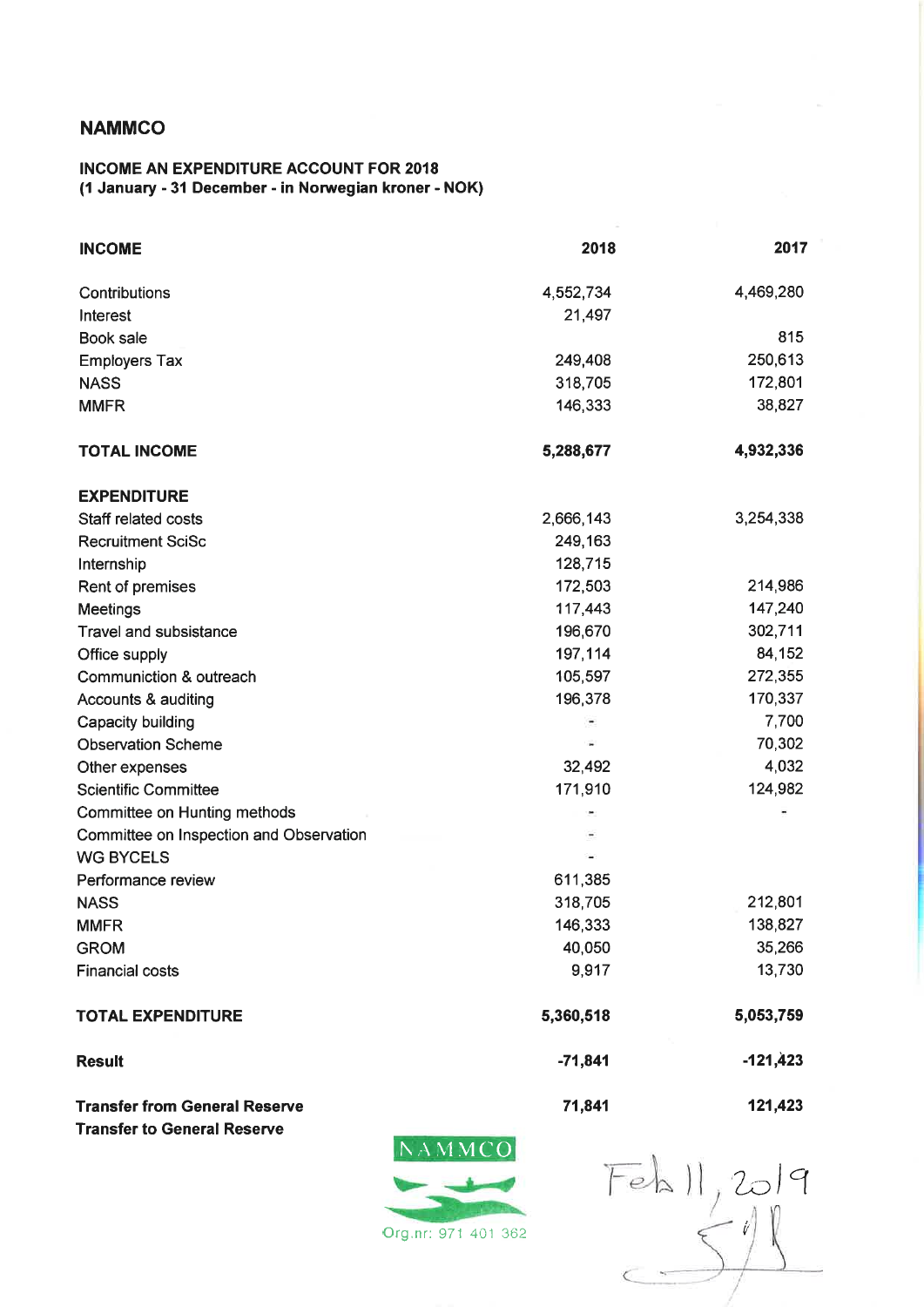## **NAMMCO**

#### **BALANCE SHEET 31 DECEMBER 2018**  $(NOK)$

|                                     | 2018      | 2017      |
|-------------------------------------|-----------|-----------|
| <b>ASSETS</b>                       |           |           |
| Outstanding claims                  | 434,375   | 291,215   |
| <b>MMFR</b>                         | 25,621    |           |
| <b>Bank deposits</b>                | 3,505,428 | 3,988,867 |
| <b>TOTAL ASSETS</b>                 | 3,965,424 | 4,280,082 |
| <b>EQUITY</b>                       |           |           |
| Distributable equity                |           |           |
| <b>General Reserve</b>              | 645,355   | 645,355   |
| <b>Restricted equity</b>            | 600,000   | 600,000   |
| Result 2018                         | $-71,841$ |           |
| <b>TOTAL EQUITY</b>                 | 1,173,514 | 1,245,355 |
| <b>LIABILITIES</b>                  |           |           |
| <b>NASS</b>                         | 166,073   | 484,778   |
| <b>MMFR</b>                         |           | 120,712   |
| <b>HP</b>                           | 24,059    |           |
| <b>Membership contributions</b>     | 2,325,110 | 2,276,392 |
| <b>Creditors</b>                    | 159,464   | 113,200   |
| Employers tax                       | 74,040    | 39,645    |
| Employee tax                        | 29,400    |           |
| Holiday allowance                   | 13,764    |           |
| <b>TOTAL LIABILITIES</b>            | 2,791,910 | 3,034,727 |
| <b>TOTAL LIABILITIES AND EQUITY</b> | 3,965,424 | 4,280,082 |

### Note 1

The financial statements have been prepared based on the Fundamental accounting principles and generally accepted accounting principles for smaller entieties in Norway, with the exception of requirements for note information.



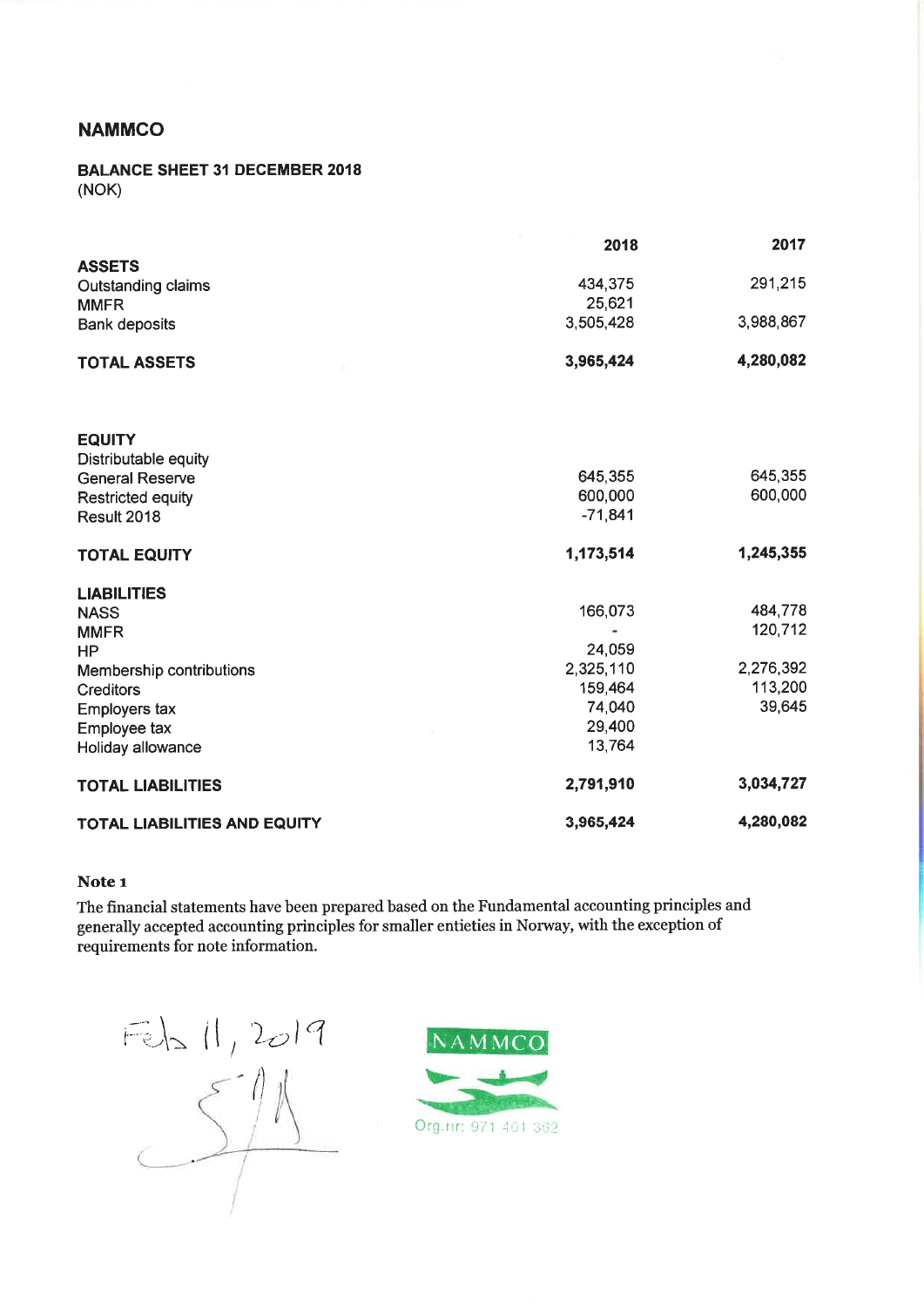

To the Council of NAMMCO - North Atlantic Marine Mammal Commission

# *Independent auditor's report*

## *Report on the Audit of the Financial Statements*

## *Opinion*

We have audited the financial statements of NAMMCO - North Atlantic Marine Mammal Commission. The financial statements comprise the balance sheet as at 31 December 2018, the income and expenditure account statement for the year then ended, and note 1 which describes the basis of the statement. The financial statements has been prepared by the management using the principles described in note 1.

In our opinion, the accompanying financial statements as at 31 December 2018, is prepared, in all material respect, in accordance with the principles described in note 1.

## *Basis for Opinion*

We conducted our audit in accordance with laws, regulations, and auditing standards and practices generally accepted in Norway, including International Standards on Auditing (ISAs). Our responsibilities under those standards are further described in the *Auditor's Responsibilities for the Audit of the Financial Statements* section of our report. We are independent of the Company as required by laws and regulations, and we have fulfilled our other ethical responsibilities in accordance with these requirements. We believe that the audit evidence we have obtained is sufficient and appropriate to provide a basis for our opinion.

## *Emphasis of Matter - Basis of Accounting and Restriction on Distribution*

We draw attention to note 1 to the financial statements, which describes the basis of accounting. The financial statement is prepared to give information to the Council of NAMMCO – North Atlantic Marine Mammal Commission. As a result, the financial statements may not be suitable for another purpose. Our report is intended solely for NAMMCO – North Atlantic Marine Mammal Commition and should not be distributed to other parties.

## *Responsibilities of the General Secretary for the Financial Statements*

Management is responsible for the preparation, and for such internal control as management determines is necessary to enable the preparation for a project account that is free from material misstatement, whether due to fraud or error.

## *Auditor's Responsibilities for the Audit of the Financial Statements*

Our objectives are to obtain reasonable assurance about whether the financial statements as a whole are free from material misstatement, whether due to fraud or error, and to issue an auditor's report that includes our opinion. Reasonable assurance is a high level of assurance, but is not a guarantee